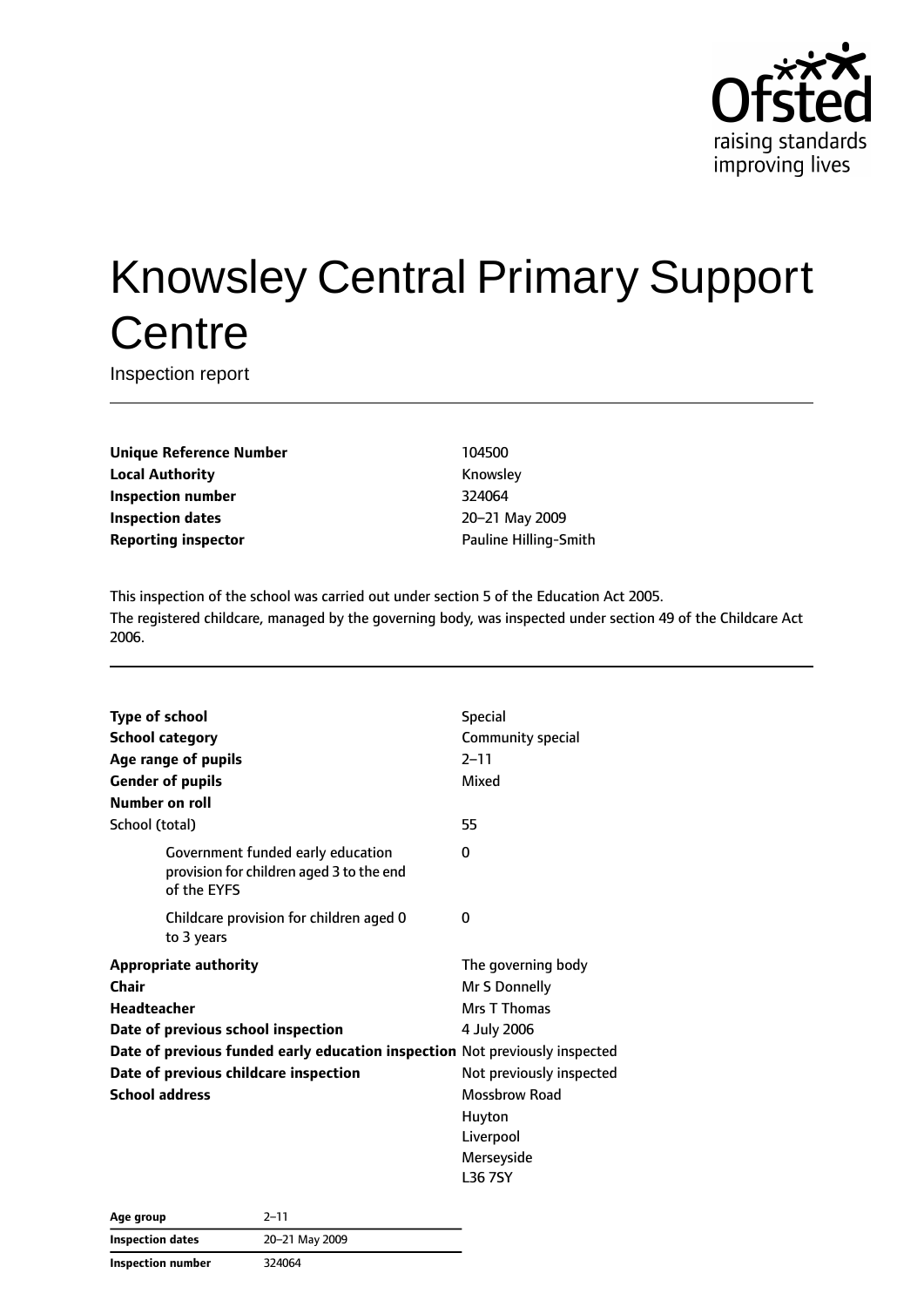**Telephone number** 0151 4778450 **Fax number** 0151 4899154

| Age group         | $2 - 11$       |
|-------------------|----------------|
| Inspection dates  | 20-21 May 2009 |
| Inspection number | 324064         |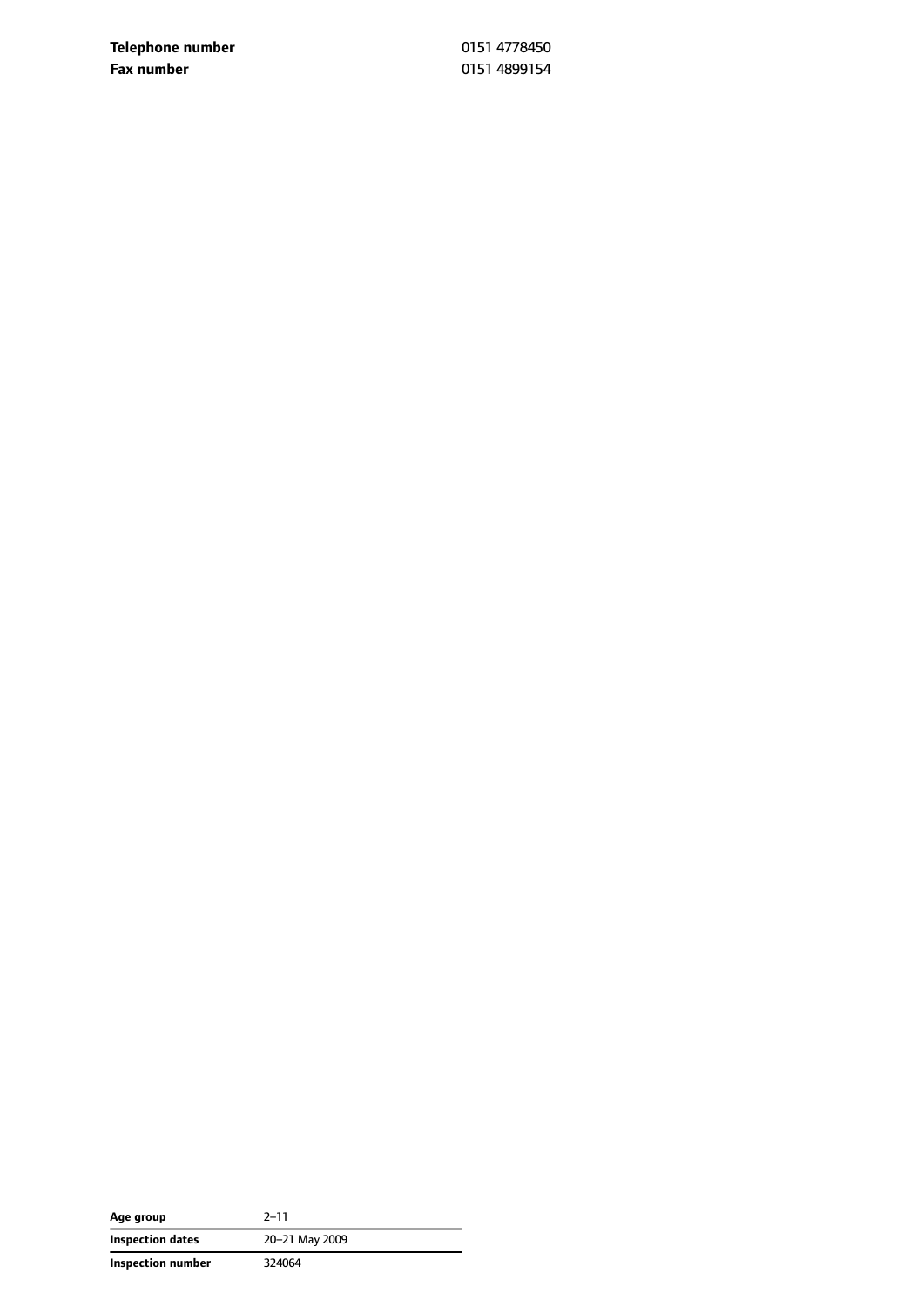.

<sup>©</sup> Crown copyright 2009

Website: www.ofsted.gov.uk

This document may be reproduced in whole or in part for non-commercial educational purposes, provided that the information quoted is reproduced without adaptation and the source and date of publication are stated.

Further copies of this report are obtainable from the school. Under the Education Act 2005, the school must provide a copy of this report free of charge to certain categories of people. A charge not exceeding the full cost of reproduction may be made for any other copies supplied.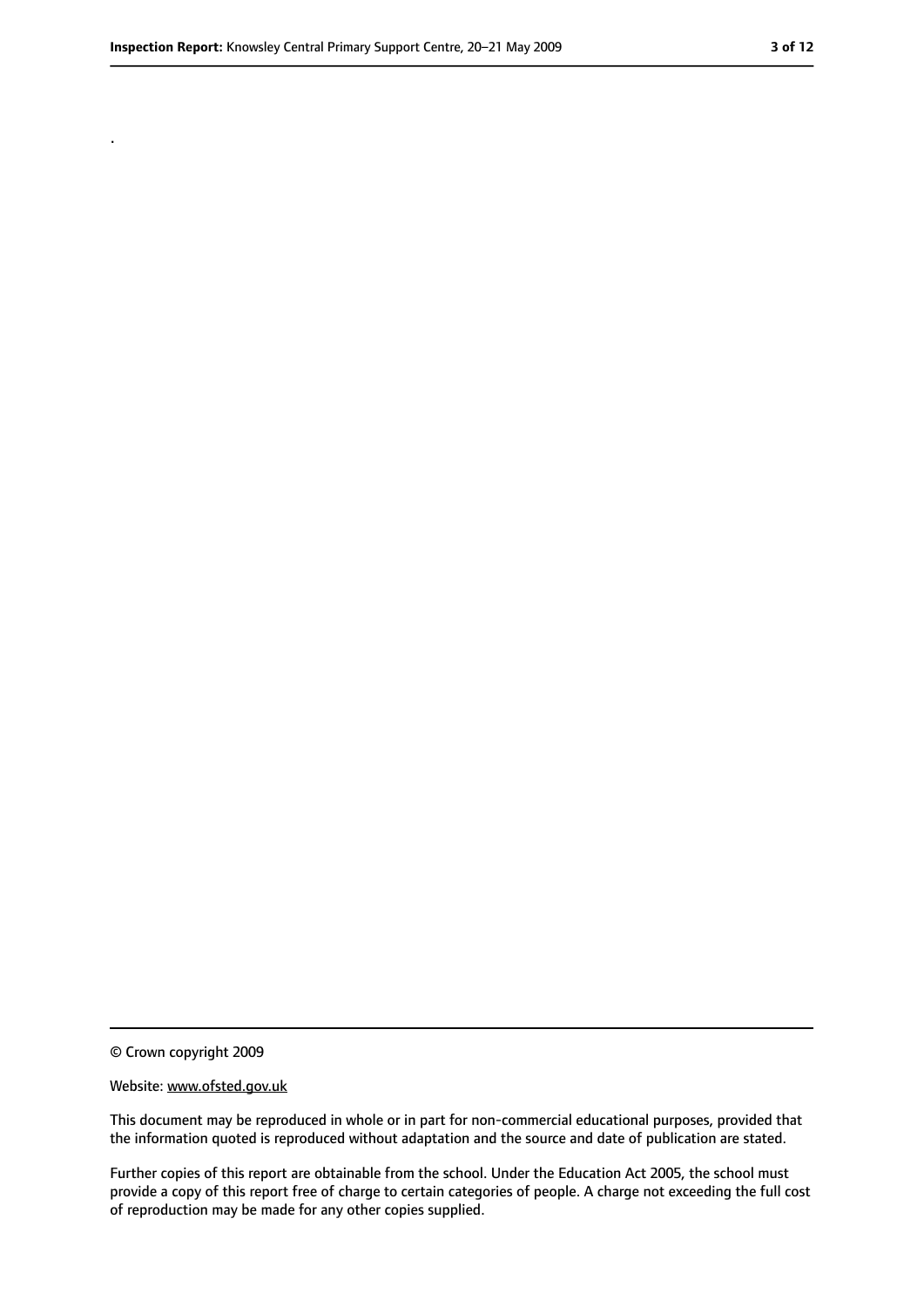# **Introduction**

The inspection was carried out by two additional inspectors.

## **Description of the school**

The centre is a special school, which provides education for up to 56 pupils between 4 and 11 years of age who live in the Knowsley area. The pupils have complex needs including learning difficulties and social, emotional and behavioural difficulties, and each has a statement of special educational need. The nature of the learners' difficulties means they are working below national expectations. The school draws pupils mainly from areas of significant social disadvantage. Some pupils are in the care of the local authority. The vast majority of pupils are of White British heritage. Central to the school's provision is an area-wide integrated multi-professional support team (CAST) which links with other teams, including health and social services to provide a wide range of coordinated services to children and families. This includes integrated support for 25 primary and 3 secondary schools for pupils who are experiencing some degree of difficulty in mainstream schools. As part of this provision, there are 36 places at the centre for pupils from other schools who attend one day a week to receive specialist teaching for specific learning difficulties. The school has gained a number of awards including the Mayor's Award, Investors in People, Healthy Schools and Eco status. The school provides extended services for its pupils and their parents and carers, such as family learning programmes and a breakfast club.

# **Key for inspection grades**

| Outstanding  |
|--------------|
| Good         |
| Satisfactory |
| Inadequate   |
|              |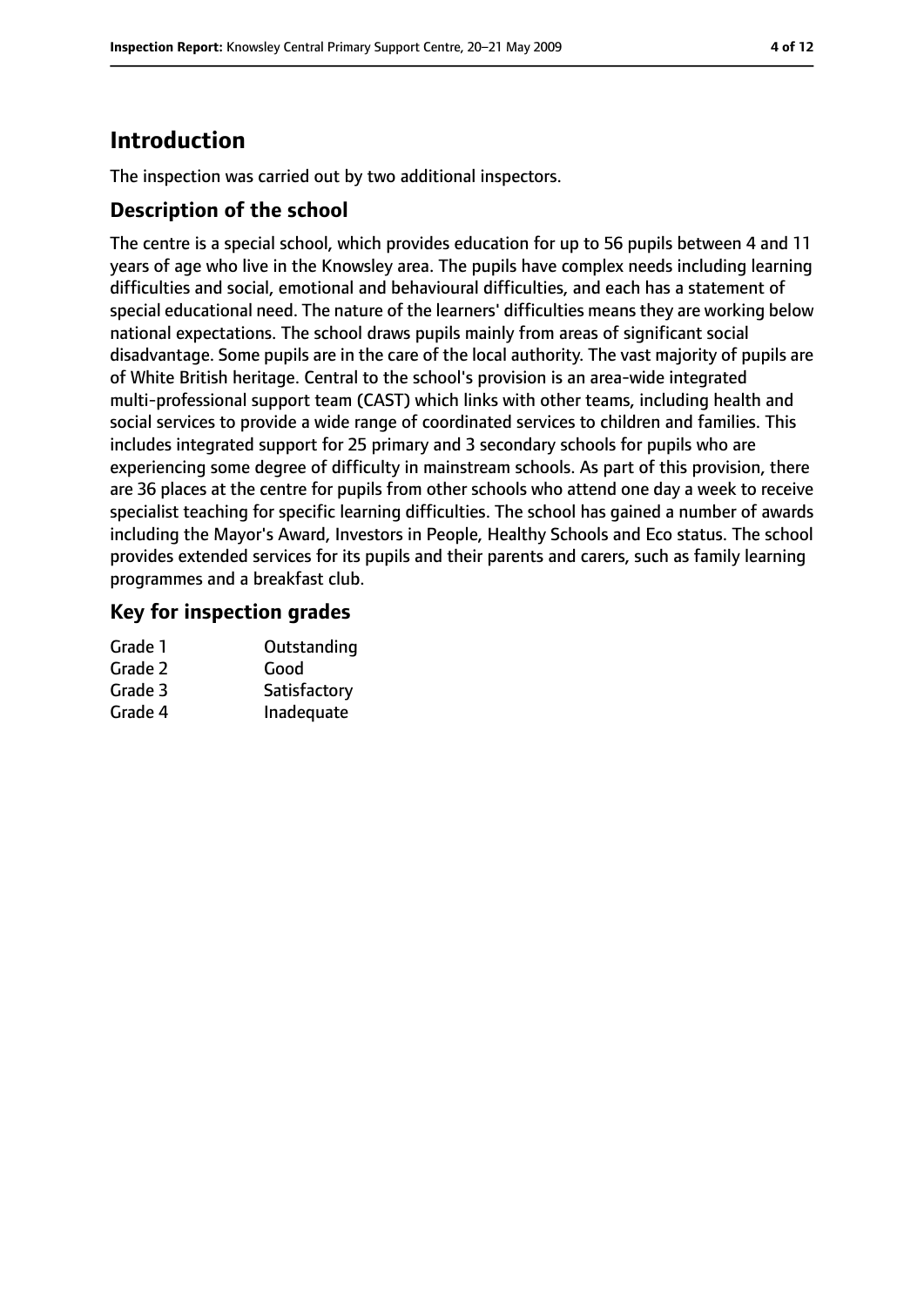# **Overall effectiveness of the school**

#### **Grade: 1**

The centre is outstanding in every respect. A consistent focus on high expectations and exceptional quality, over time, results in excellence being the norm. Everyone associated with the centre knowsthat they are important asindividuals, which inspires confidence and emotional well-being. Promoting pupils' individual qualities with a focus on learning means that pupils enjoy school greatly and outstanding achievement is clearly evident. The centre continues to be committed to inclusion and promotes this most effectively by providing a 'one-stop' integrated support service to children and families and schools in the central areas of the borough. There is excellent capacity to continue to improve.

Teaching and learning and the curriculum are outstanding because opportunities presented are so closely tailored for each pupil. As a result, they always work to their potential and no opportunity is lost for pupils to achieve their best. This is because the detailed and frequent assessments made by the staff of pupils' progress, enable them to consistently plan and share with pupils their next learning steps. The curriculum is enriched and extended by visits, specialist visitors and specialist coaches and includes planned extended activities and clubs, which provide further opportunities for pupils to learn and achieve. Pupils' behaviour is very well managed so that most potential outbursts are averted and a calm working atmosphere is maintained. Pupils learn very well how to be responsible members of their own and the wider community. Through meaningful discussions with the staff, pupils' emotional well-being and problem-solving skills are developed exceptionally well. Pupils make very sensible choices to lead a healthy lifestyle and are extremely aware of how to stay safe in their own context.

Care, support and guidance are outstanding. For the most vulnerable pupils, superb strategies and interventions are quickly put in place. Pupils are clear about their targets and what they should do to improve. The commitment of all the staff ensures that positive relationships and patience underpin all discussions. Parents are very appreciative about the communication that they have with the centre and the progress their children make. Safeguarding procedures are carefully attended to and meet requirements so that pupils feel safe and secure.

Leadership and management are outstanding. The headteacher provides exemplary clear leadership of this multi-dimensional provision. She is supported by a very strong leadership team and governing body and together their impact on the achievement of pupils with complex needs is great. Self-evaluation is very robust and the leadership is clear about what needs to be done to maintain the excellent improvement momentum. The headteacher has developed staff teams, which are well trained and drive each aspect of provision very well. Team members are highly skilled and strongly motivated and share a common sense of purpose. Improvement since the last inspection has been outstanding. Use of resources and value for money is excellent.

## **Effectiveness of the Early Years Foundation Stage**

#### **Grade: 1**

Achievement in the Early Years Foundation Stage is outstanding. There are a small number of pupils at this stage, entering from extremely low starting points. Children's progress in communication is particularly impressive and forms a platform for their achievement in all areas of learning, including Spanish! Outstanding leadership and management ensure that the children's safety and well-being are a top priority. Planning to meet the welfare and learning needs of the children is very good. There is an extremely good balance between high quality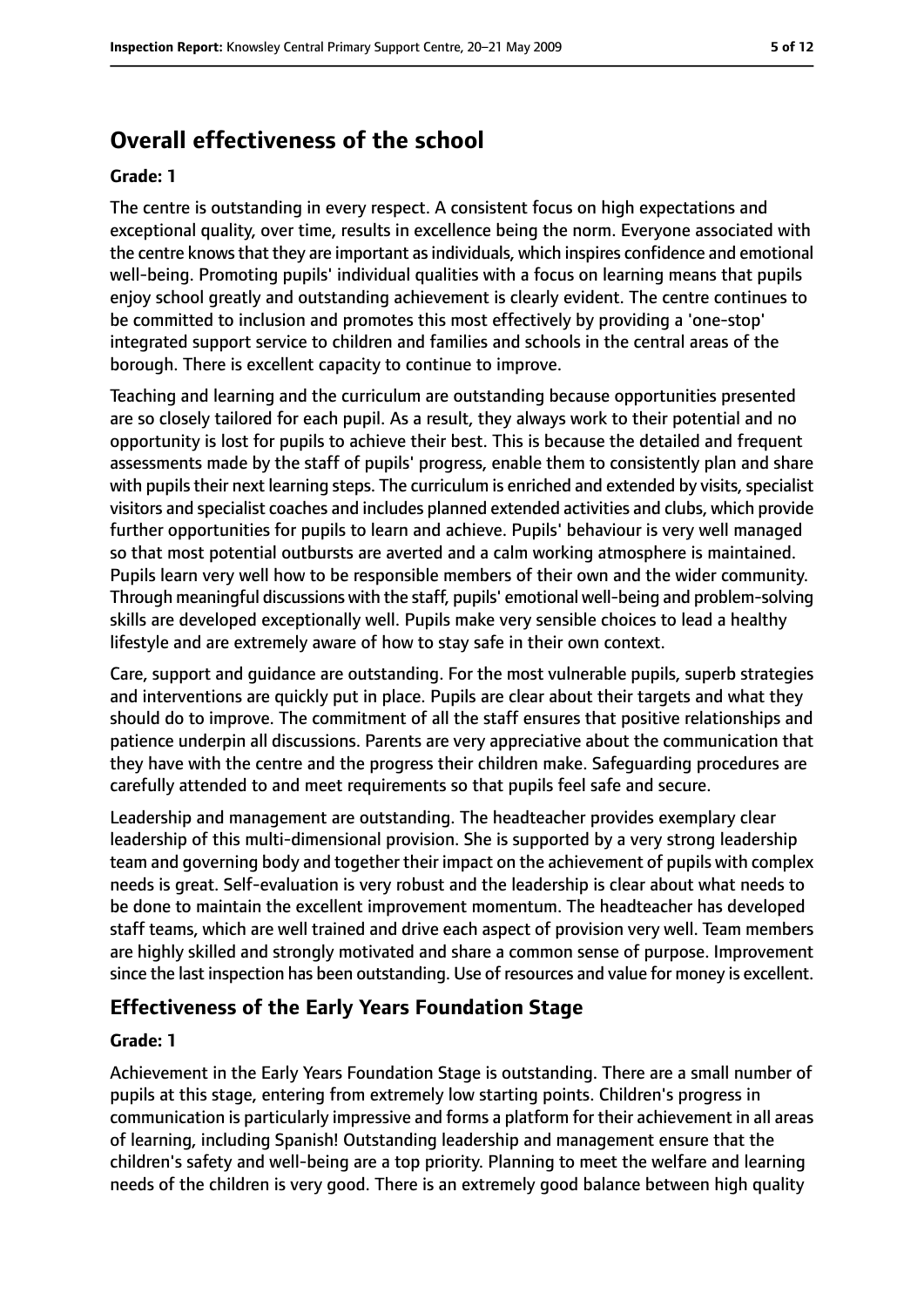activities that are taught and those which children choose. This enables children to make an outstanding start. Staff work together very well and are skilful in extending children'slanguage and promoting their thinking and learning skills. Children have enormous fun learning, for instance, about the properties of rainwater. They stamp in puddles, dabble their fingers in the water and run up and down a stream as the rain pours off a canopy. Activities are described in sequences using symbols so the children are able to read and understand when they have completed activities and what there is to do next. All children enjoy the daily range of activities provided in the outdoor area. Personal and social development is often exceptional. The children benefit from learning and playing with slightly older children in the centre as well as mixing with children from a neighbouring children's centre. Parents are involved as partners in helping to develop, for example, their children's language skills.

# **What the school should do to improve further**

The school is continuing to build on its excellence and is well aware of what it needs to do in the future. Therefore, there are no set areas for improvement.

# **Achievement and standards**

## **Grade: 1**

Pupils' achievement is outstanding. From very low starting points all pupils consistently make rapid gains in their learning and a small number of pupils attain national averages in the end of Key Stage 2 tests. All pupils, regardless of their specialist needs or background, make excellent progress in their learning throughout their time at the centre. Detailed, careful assessments are carried out for each pupil when they arrive at the centre, which establishes clear starting points. Personalised learning plans are then put in place, based on individual pupils' needs. These plans include challenging targets in all areas of the curriculum and personal development. Most pupils make exceptional progress in their social development. This removes one of the barriers to learning they experience and allows them to excel. Pupils attain or exceed high expectations because their progress and targets are consistently monitored to ensure they are making the desired progress. Changes made to the learning plans, based on detailed evaluation of the impact of what is taught, ensure that no pupil slips behind. Meaningful discussions with all staff throughout the day ensure that pupils deepen their thinking and are very clear about what they need to do to improve. The special talents of all of the pupils are carefully nurtured and it is evident that some pupils exceed well beyond what might be expected of them.

# **Personal development and well-being**

## **Grade: 1**

Pupils' spiritual, moral, social and cultural development is exceptionally good. Pupils benefit greatly from the excellent provision made to promote their awareness of their own emotions. Consequently, they come to understand and manage their own feelings and behaviour very well. They speak with poignant directness of the need to consider others both within the community of the school and in the wider world. Furthermore, they take action to help. Recently, for example, they made, by ballot, a mature judgement based on clear criteria about which charity amongst a group of very worthy causes most deserved their support. They chose to give the money they had collected to a medical charity because they understood that the right to life and health is paramount and precedes the right to shelter or to education. Pupils are tolerant and support one another very effectively. Those with emotional and behavioural difficulties, for example, encourage and help their friends, including those with autistic spectrum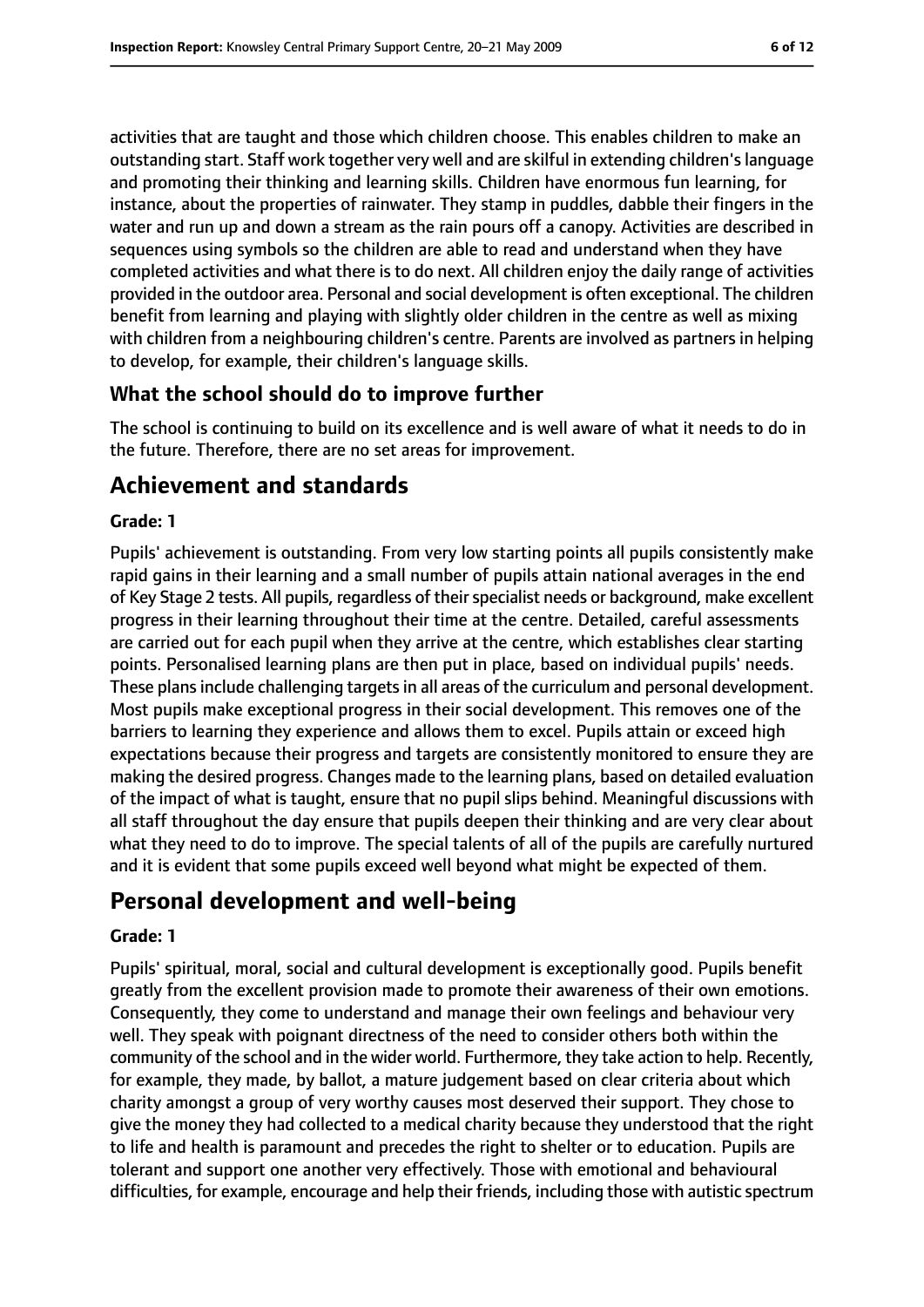disorders when they are distressed. Pupils are very knowledgeable about keeping fit and healthy. They practice healthy eating both at school and at home and are very keen to join in the many opportunities for physical activity that the school provides. Pupils feel very safe at school and trust the adults who teach and care for them. They behave safely in school and know that they must not put themselves or others at risk. They develop the personal and learning skills that will support them in later stages of their education. Their attendance is extremely good, which is a very good indication of how much they enjoy coming to school.

# **Quality of provision**

# **Teaching and learning**

### **Grade: 1**

Pupils make exceptional progress in their work and develop first-rate learning skills, because the quality of teaching is consistently very high. Teachers assess their pupils thoroughly. They set targets, that while challenging, take full account of each pupil's individual capabilities. Teachers and teaching assistants develop and maintain excellent, friendly relationships with pupils. This gives their pupils great confidence and enables them to flourish and to try out new skills without being afraid to fail. The work of teaching assistants is excellent. They guide their pupils extremely well and provide them with the support they need. They are very effective in taking the lead in teaching in some sessions. Management of behaviour is outstanding. Staff know the pupils so well that they are able to pick up signs of potential difficulties at a very early stage. They make use of a broad range of strategies to defuse tense situations so that learning is not disrupted. Planned activities are very imaginative and greatly varied so that pupils learn as much through doing, as through seeing and listening. It is very clear that they thoroughly enjoy their lessons. Very productive use is made of all resources. Artefacts and information and communication technology (ICT) are used particularly well. Through supportive dialogue, teachers help pupils to understand how well they are getting on and what they must do to improve further.

# **Curriculum and other activities**

## **Grade: 1**

A key feature of the excellent curriculum is that it is personalised for each pupil. As such, it meets their individual needs and interests very well, in addition to meeting statutory requirements. The recent re-arrangement of the curriculum into 'families' mean that pupils can identify clear links between subjects and this helps them to achieve exceptionally well. They find the curriculum exciting and enjoyable because they have ownership of their learning and because it is enriched by numerous visits and visitors. As pupils make progress through school, the creative curriculum builds extremely well on their previous learning. Pupils extend their personal development by gaining an in-depth understanding of ways in which they can contribute to the school community. For example, council members wear a different coloured sweatshirt and observe the confidentiality of pupils' discussions. The curriculum promotes a clear understanding of safety and health, and pupils can join in a daily 'wake and shake' session on arrival to school. As well as excellent specialised provision for specific learning difficulties, the development of pupils' basics skills is identified and promoted in all subjects. The provision for ICT contributes extremely well to the skills pupils need for future learning. The school provides residential opportunities, as well as a wide range of clubs. These enable pupils to socialise and learn outside of school hours.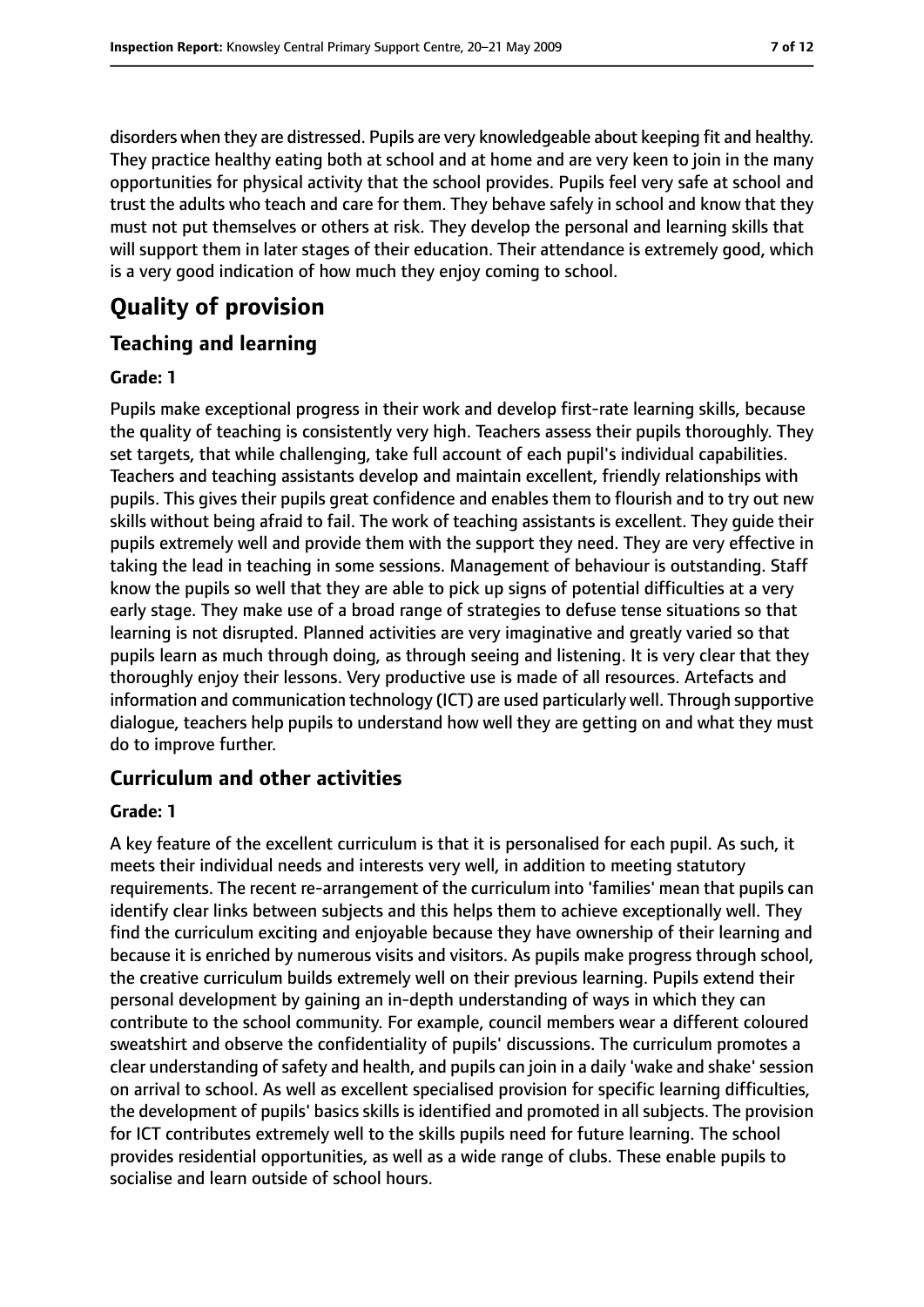#### **Care, guidance and support**

#### **Grade: 1**

The exceptional provision made by the school for care, guidance and support is one of its greatest strengths. All who work at the school are dedicated to ensuring that pupils are safe and healthy. Procedures for child protection, which are reviewed regularly, are clear and understood by staff. Thorough risk assessments are made when required. Through the school's vigilance, action istaken with energy and purpose to marshal the support of all relevant agencies when needed. The staff guide and support pupils exceptionally well. There are very well planned programmes to enable pupils to recognise and understand their feelings and where necessary manage their behaviour. Pupils' personal development blossoms as a result of this provision. Pupils' progress is rigorously checked by their teachers. Pupils are extremely well informed about what they must do to achieve their learning and personal targets. Liaison with other schools and with outside agencies is excellent. It contributes greatly to pupils' social development. Parents readily say that the school consults and works in partnership with them and they play a full part in setting targets when their children's statements of special educational need are reviewed.

#### **Leadership and management**

#### **Grade: 1**

Leadership and management are outstanding. The partnership of the headteacher and associate headteacher is extremely effective in promoting the excellent provision. Parents are unanimous in their support for the quality of education that the school provides. In fact, one parent remarked that they wished their child could stay forever. Leaders at all levels contribute to rigorous monitoring and evaluation. As a result, self-evaluation is highly accurate. Governance is excellent and the governors support and challenge the school as well as overseeing its performance and holding leadership to account. Capacity to improve is outstanding. Procedures for safeguarding are rigorous and regularly reviewed. The school is a hub of excellence for Knowsley Central Area. The headteacher and outreach manager direct and plan an impressive support framework which impacts significantly on standards and inclusion across the centre and many schools. This seamless partnership has a massive impact on equality of opportunity and on community cohesion. Innovative practice and expertise across the team ensure that opportunities for all to succeed at the highest possible level are in place and it removes barriers to access and participation. Opportunities for pupils to develop citizenship within the curriculum are extensive and links with Africa and the elderly promote an understanding of other communities very well.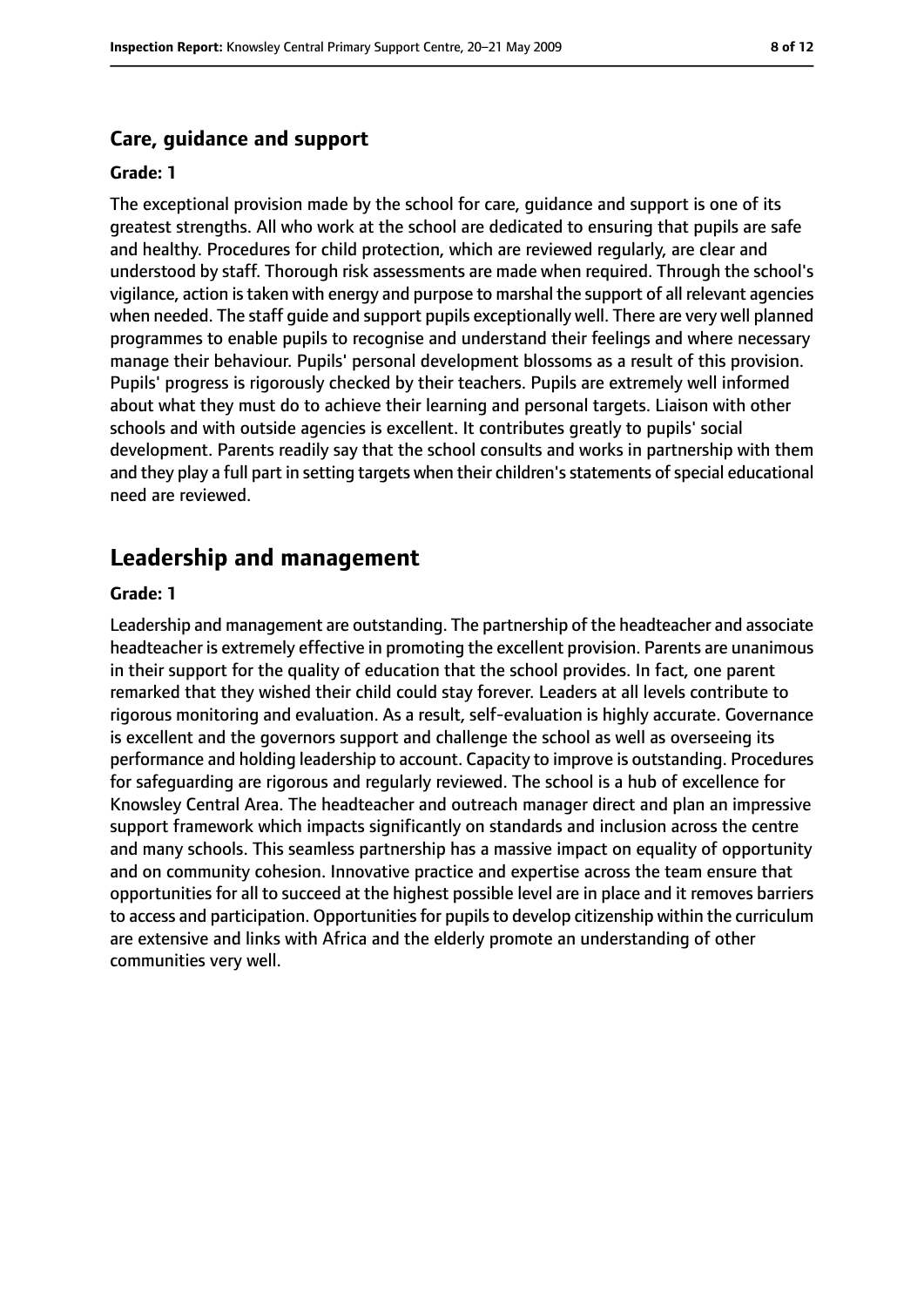**Any complaints about the inspection or the report should be made following the procedures set out in the guidance 'Complaints about school inspection', which is available from Ofsted's website: www.ofsted.gov.uk.**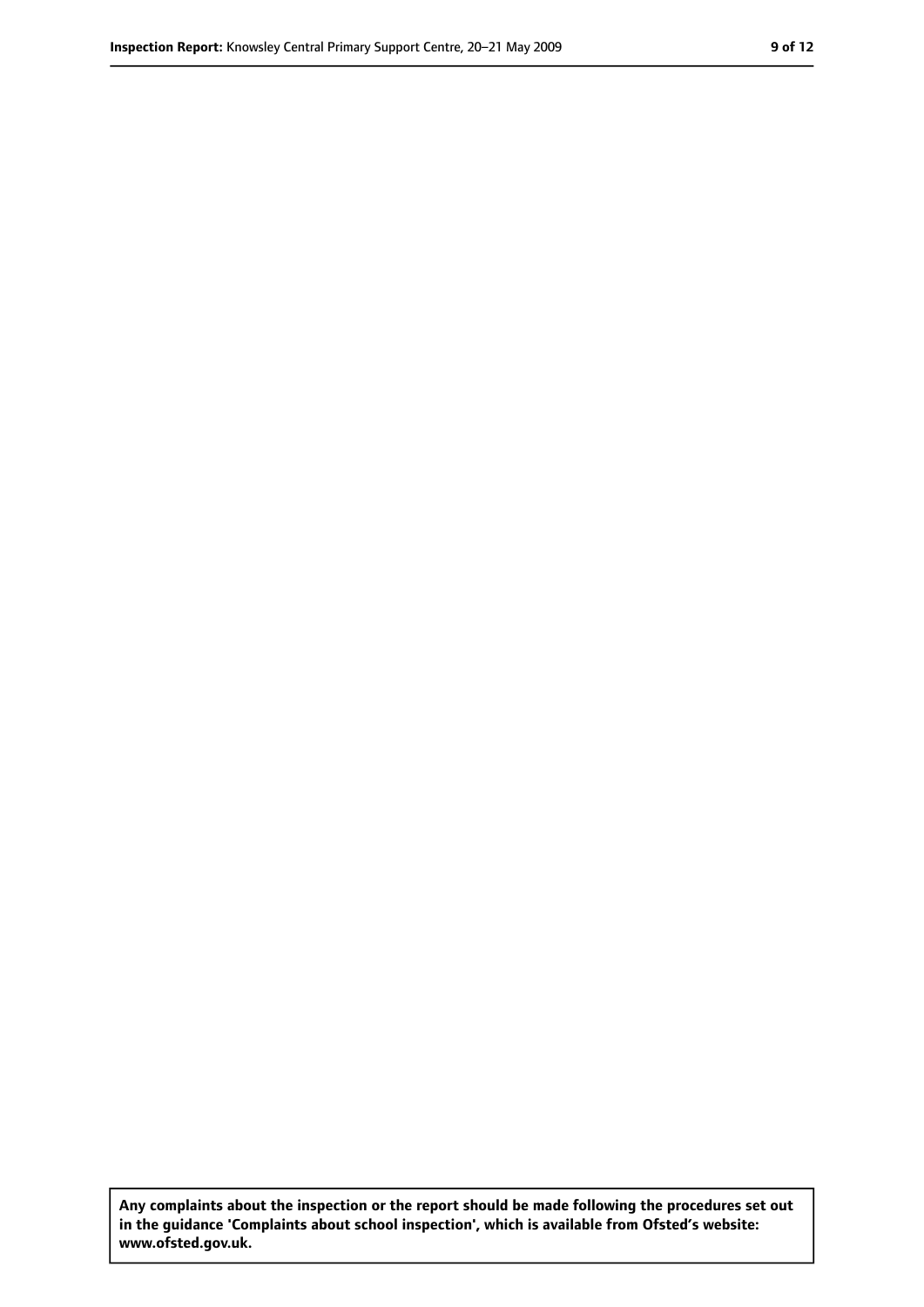# **Inspection judgements**

| Key to judgements: grade 1 is outstanding, grade 2 good, grade 3 satisfactory, and | <b>School</b> |
|------------------------------------------------------------------------------------|---------------|
| arade 4 inadequate                                                                 | Overall       |

## **Overall effectiveness**

| How effective, efficient and inclusive is the provision of<br>education, integrated care and any extended services in meeting the<br>needs of learners? |     |
|---------------------------------------------------------------------------------------------------------------------------------------------------------|-----|
| Effective steps have been taken to promote improvement since the last<br>inspection                                                                     | Yes |
| How well does the school work in partnership with others to promote learners'<br>well being?                                                            |     |
| The capacity to make any necessary improvements                                                                                                         |     |

# **Effectiveness of the Early Years Foundation Stage**

| How effective is the provision in meeting the needs of children in the<br>l EYFS?            |  |
|----------------------------------------------------------------------------------------------|--|
| How well do children in the EYFS achieve?                                                    |  |
| How good are the overall personal development and well-being of the children<br>in the EYFS? |  |
| How effectively are children in the EYFS helped to learn and develop?                        |  |
| How effectively is the welfare of children in the EYFS promoted?                             |  |
| How effectively is provision in the EYFS led and managed?                                    |  |

# **Achievement and standards**

| How well do learners achieve?                                                  |  |
|--------------------------------------------------------------------------------|--|
| The standards <sup>1</sup> reached by learners                                 |  |
| How well learners make progress, taking account of any significant variations  |  |
| between groups of learners                                                     |  |
| How well learners with learning difficulties and/or disabilities make progress |  |

# **Annex A**

<sup>&</sup>lt;sup>1</sup>Grade 1 - Exceptionally and consistently high; Grade 2 - Generally above average with none significantly below average; Grade 3 - Broadly average to below average; Grade 4 - Exceptionally low.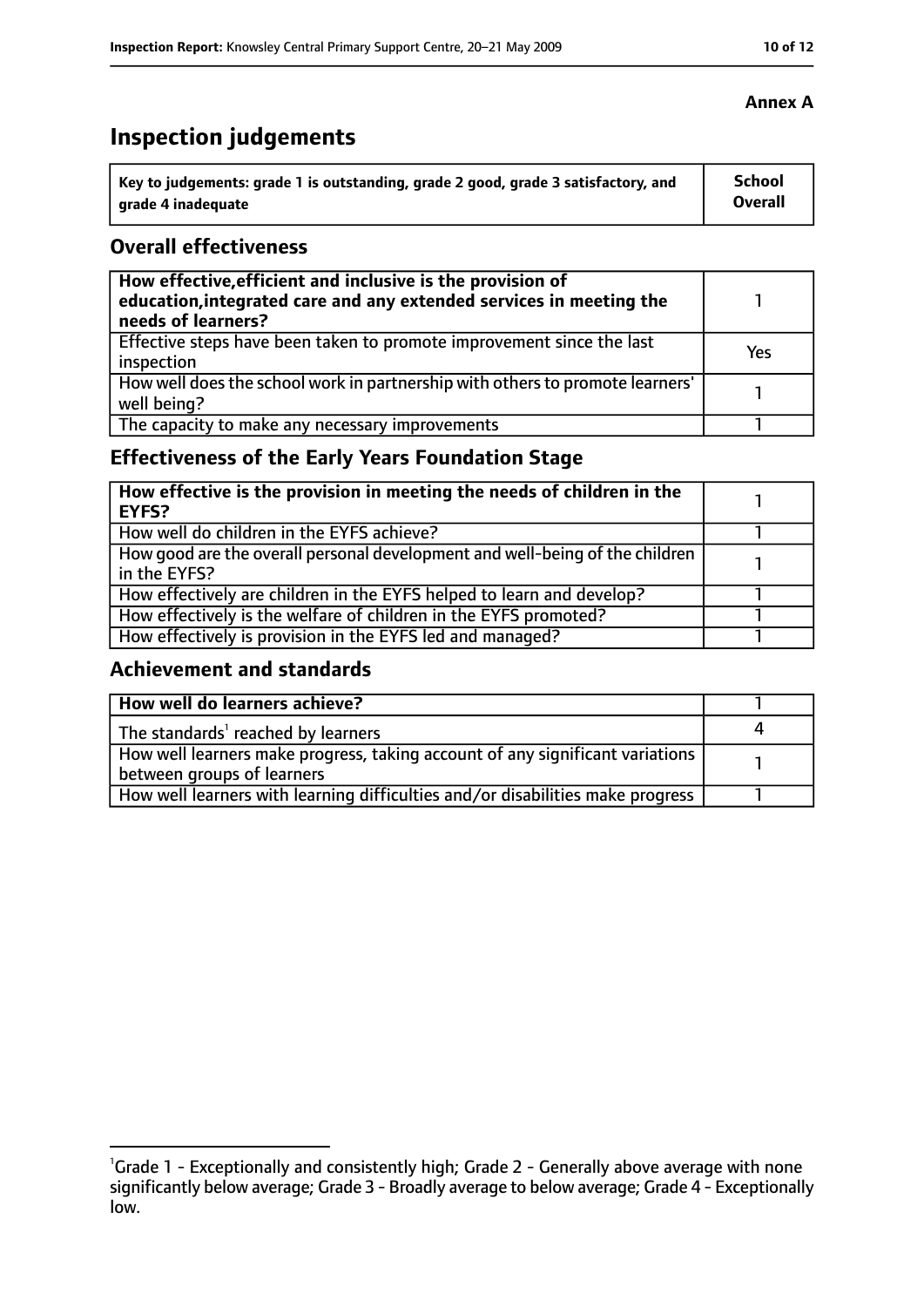# **Personal development and well-being**

| How good are the overall personal development and well-being of the<br>learners?                                 |  |
|------------------------------------------------------------------------------------------------------------------|--|
| The extent of learners' spiritual, moral, social and cultural development                                        |  |
| The extent to which learners adopt healthy lifestyles                                                            |  |
| The extent to which learners adopt safe practices                                                                |  |
| The extent to which learners enjoy their education                                                               |  |
| The attendance of learners                                                                                       |  |
| The behaviour of learners                                                                                        |  |
| The extent to which learners make a positive contribution to the community                                       |  |
| How well learners develop workplace and other skills that will contribute to<br>their future economic well-being |  |

# **The quality of provision**

| How effective are teaching and learning in meeting the full range of<br>learners' needs?              |  |
|-------------------------------------------------------------------------------------------------------|--|
| How well do the curriculum and other activities meet the range of needs and<br>interests of learners? |  |
| How well are learners cared for, quided and supported?                                                |  |

# **Leadership and management**

| How effective are leadership and management in raising achievement<br>and supporting all learners?                                              |            |
|-------------------------------------------------------------------------------------------------------------------------------------------------|------------|
| How effectively leaders and managers at all levels set clear direction leading<br>to improvement and promote high quality of care and education |            |
| How effectively leaders and managers use challenging targets to raise standards                                                                 |            |
| The effectiveness of the school's self-evaluation                                                                                               |            |
| How well equality of opportunity is promoted and discrimination eliminated                                                                      |            |
| How well does the school contribute to community cohesion?                                                                                      |            |
| How effectively and efficiently resources, including staff, are deployed to<br>achieve value for money                                          |            |
| The extent to which governors and other supervisory boards discharge their<br>responsibilities                                                  |            |
| Do procedures for safequarding learners meet current government<br>requirements?                                                                | <b>Yes</b> |
| Does this school require special measures?                                                                                                      | <b>No</b>  |
| Does this school require a notice to improve?                                                                                                   | No         |